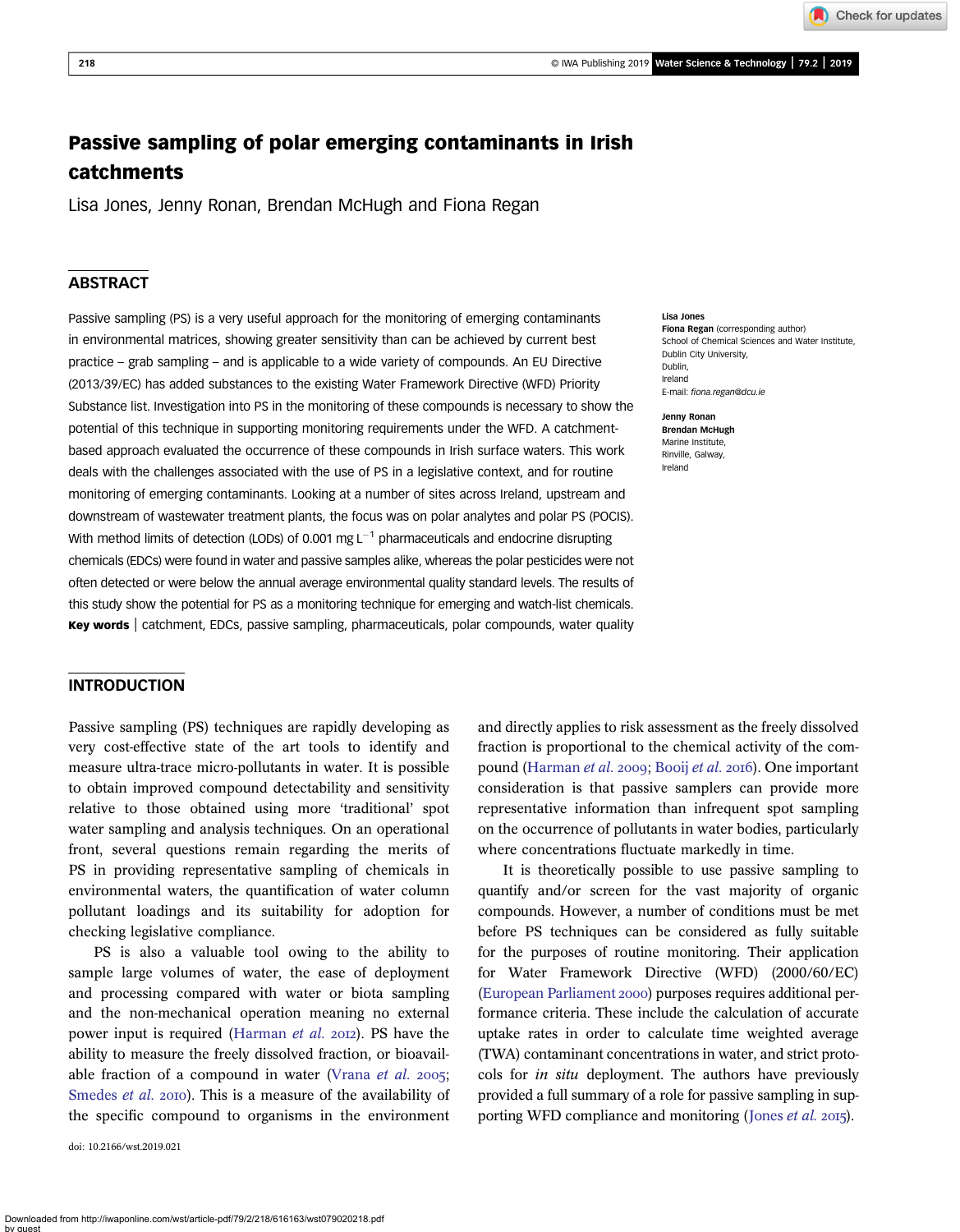Passive sampling is a diffusion-based technique, with samplers consisting of a material with a high affinity for the analytes of interest. In some samplers (e.g. low density polyethylene strips and silicone rubber sheets), this receiving phase can be bare, while in other samplers (e.g. polar organic chemical integrative sampler (POCIS)), it is separated from the sampling medium (water) by a diffusion limiting membrane. Different combinations of membrane and receiving phase allow the sampling device to be tailored for various purposes [\(Booij & Smedes](#page-10-0) 2010; [Smedes](#page-12-0) et al.  $20I0$ ; [Jones](#page-11-0) *et al.*  $20I5$ ). As a high affinity for pollutants of interest is selected for the receiving phase, it achieves a higher concentration within the sampler compared with that in the water phase and can provide significant improvements in analytical detection limits. There are the two fundamentally different modes of uptake by receiving phases, absorption (in partition samplers such as polydimethylsiloxane (PDMS)), and adsorption when target compounds form strong bonds to the sampling material (e.g. POCIS) ([Booij & Smedes](#page-10-0) 2010; [Smedes](#page-12-0) et al. 2010; [Jones](#page-11-0) *et al.* 2015). Uptake of pollutants by adsorption-based samplers is more complex, and the useful sampling period is limited by the capacity of the receiving phase for a particular analyte. In these samplers, factors such as competitive binding may be important (Booij  $&$  [Smedes](#page-12-0) 2010; Smedes *[et al.](#page-12-0)* 2010; [Jones](#page-11-0) *et al.* 2015). Passive samplers such as the POCIS are often used as alternative sampling methods for EDCs as they can provide time-integrated trace levels of pollutants in water and have been suggested as complementary methods for WFD surveillance, operational and investigative

these in situ devices which can consider all environmental factors are not yet viable, thus POCIS is generally applicable for use as a qualitative/screening device (Figure 1).

The primary aim of this study was to gather knowledge (national and international) on the current status of monitoring emerging chemicals in aquatic environments, and to assess the value of PS-based techniques for this purpose, particularly within the context of the WFD and Marine Strategy Framework Directive (MSFD) ([European Parliament and](#page-11-0) [Council of the European Union](#page-11-0) 2008). In Dublin and Cork catchments, studies were carried out over two years to assess based variations in chemical contamination. Analytical methods for pesticides, pharmaceutical and non-polar organics were adapted and developed for application to water, and passive sampler extracts.

The study includes oestrogens, oestrone (E1) and  $17\beta$ oestradiol (E2), the synthetic oestrogen  $17\alpha$ -ethynylestradiol (EE2) and diclofenac. This is because an increasing volume of scientific data indicates potential negative effects of steroid oestrogens at European Union (EU) level, to or via the aquatic environment. There is also a threat posed to the environment by the occurrence of pharmaceuticals and per-sonal care products (PPCPs) ([Snyder](#page-12-0) et al. 2009; [Wilkinson](#page-12-0) [et al.](#page-12-0) 2017). The main source of PPCPs is through the wastewater management systems present in all major urbanised areas [\(Zhang](#page-12-0) et al. 2008; [Cabeza](#page-10-0) [et al.](#page-10-0) 2012; Bu et al. 2013). The use of wastewater treatment plants (WWTPs) serves as a means for the removal of organic matter and other substances prior to discharge into the environment, although not all the compounds contained within the effluent can be removed or degraded to a harmless product. The increased



POCIS most suited to relatively hydrophilic compounds log  $K_{ow}$  < 3.0 NA = data not available

monitoring ([European Commission](#page-11-0) 2009). Sampling rates for

Figure 1 Schematic illustrating components of the POCIS sampler, the mechanism of analyte interactions and the deployment apparatus used for multiple samplers. The samplers are used for polar analytes, the  $K_{ow}$  are shown in the table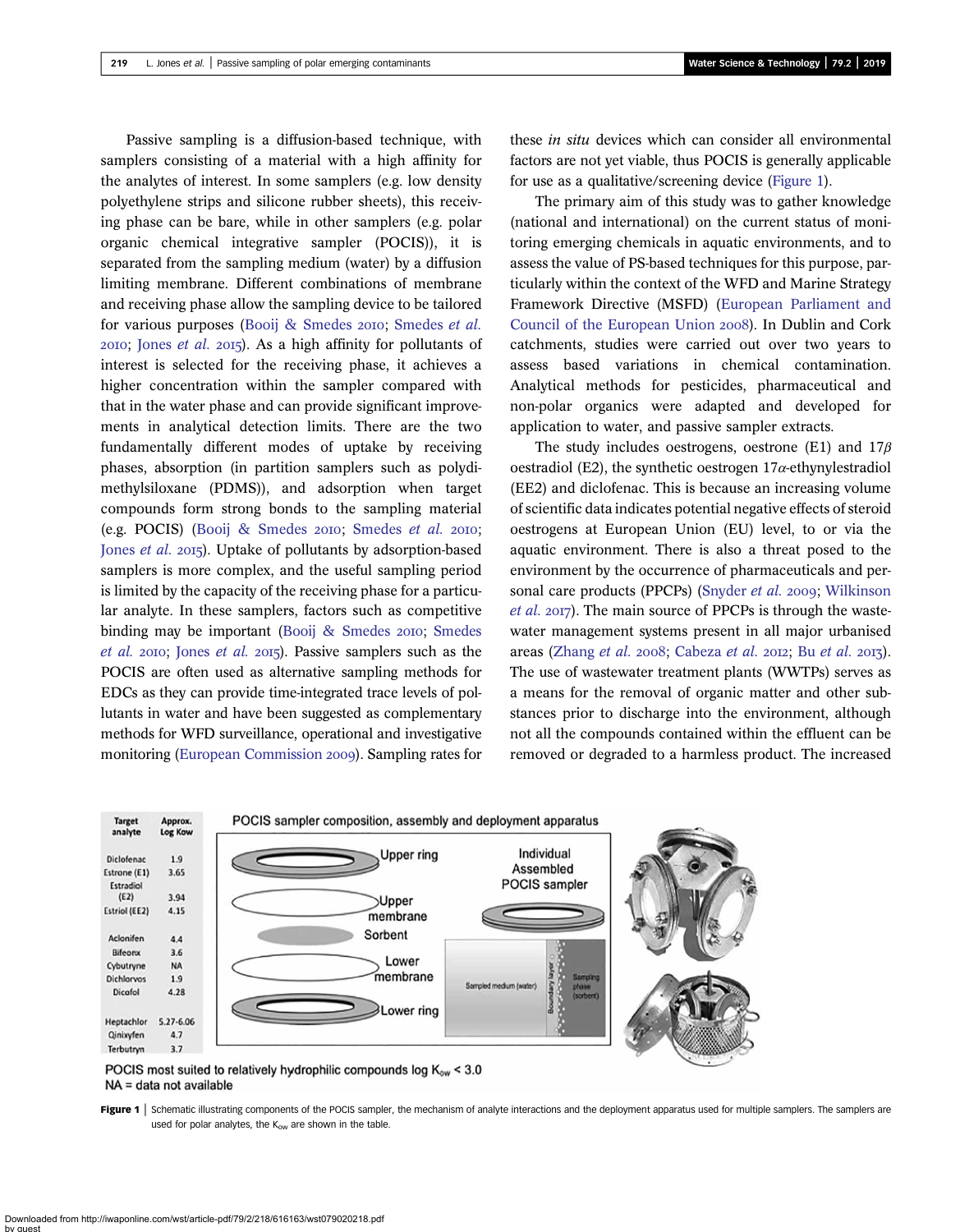construction of WWTPs, under EU regulations, has partly removed the discharge of raw sewerage into the environment. The ingestion of pharmaceuticals and the metabolism (or lack of) and their subsequent excretion (generally via urine and faeces) serves as a major route to the environment. The objective of this part of the study was to screen a number of samples associated with WWTP runoff for pharmaceuticals and steroids, and to assess the value of passive sampling in monitoring these compounds.

These concerns have resulted in the inclusion of E1, E2 and EE2 in the EU watch list of substances for Union-wide monitor-ing [\(European Commission](#page-11-0) 2015), whereupon it is anticipated this will generate high-quality data on their concentrations in the aquatic environment for the purpose of supporting future prioritisation exercises. Under this legislation maximum method detection limits of  $0.4$  ng L<sup>-1</sup> for E1 and E2 and 0.035 ng  $L^{-1}$  for EE2 on a total water basis have been set. It is generally recognised that there are a number of difficulties in reaching such low detection limits using traditional spot water sampling and marine strategy (MS) methods due to the low instrument sensitivities required, volumes of water required, increased dilution effects and representative sampling in what is generally a dynamic environment.

Pesticides and biocidal products comprise the majority of the emerging compounds (nine) most recently added to EU water legislation (2013/39/EU). These compounds are the focus of the second part of the study. This case study focussed on aclonifen, bifenox, dicofol, quinoxyfen, cybutryne, dichlorvos and terbutryn.

Aclonifen (2-chloro-6-nitro-3-phenoxyaniline) is a diphenyl-ether (DPE) herbicide used in the pre-emergence control of broad-leaved and grass weeds ([Directive](#page-10-0) 2011a; [Loos](#page-11-0) a). Bifenox is a selective herbicide used in control of annual broad-leaved weeds and some grasses in numerous crops, e.g. in cereals, maize, soya beans, rice and other crops ([Directive](#page-10-0) 2011b; [Loos](#page-11-0) 2012a, 2012b). Cybutryne (Irgarol) is an effective triazine herbicidal biocide (or algicide) mainly used as an antifouling agent in paints for boats and vessels. It is applied at marine as well as at inland freshwater sites [\(Manzo](#page-11-0) et al. 2006; [Loos](#page-11-0) 2012a, 2012b). Dicofol is an organochlorine pesticide (arcaricide; miticide) that is chemically related to dichlorodiphenyltrichloroethane (DDT), and used for controlling mites that damage cotton, fruit trees and vegetables [\(Hoekstra](#page-11-0) [et al.](#page-11-0) 2006; Fujii et al. 2011; [Loos](#page-11-0) 2012a, b). Heptachlor is an insecticide which is banned and is no longer used in the EU. Heptachlor-epoxide is its degradation product [\(Directive](#page-11-0) 20IIC; [Loos](#page-11-0) 20I2a, 20I2b). Quinoxyfen is a fungicide often used to control powdery mildew infections on grapes and hops [\(Cabras](#page-10-0)  $et$   $al.$  2000; [California Department of Pesticide Regulation](#page-10-0) 2004; [Loos](#page-11-0) 2012a, 2012b). Until now, limited work has been published which included all of these compounds in relation to surface water occurrence. Analysis of these compounds is problematic, requiring a range of specific methods and strict protocols. This study involved collection of passive and grab samples in a catchment and monitoring these compounds for two periods (summers 2014 and 2015).

# MATERIALS AND METHODS

## Site selection

A number of specific requirements had to be met by sites to be used in the study. As far as possible the choice of deployment locations took into account current WFD monitoring to maximise synergies (e.g. with spot sampling data). Practical considerations for site selection for PS deployment included access, security of deployments, options for use of structures for deployment, restrictions on deployment of moorings and tidal range in transitional and coastal waters. Locations of the sites selected, and types of sample collected at each site are outlined in Table 1.

In order to evaluate the benefit of the catchment approach to identify point sources and pathways of pollution, the River Lee catchment in Cork was selected for the study of potential impact from the natural oestrogens, oestrone (E1) and  $17\beta$  oestradiol (E2) and the synthetic oestrogen  $17\alpha$  ethynylestradiol (EE2). The river Lee flows from an area of low anthropogenic activity, through agricultural land to Cork City entering the Celtic Sea via the industrialised Cork Harbour (100  $km^2$  surface). Within the study area, Lough Mahon and the River Lee in Co. Cork received a poor WFD classification status for fish. Evidence of pollutant stress in mussels has also been revealed by scope for growth measurements, potentially due to

|  |  |  | <b>Table 1</b> Overview of sampling and rationale from this study (Figure 2) |  |  |  |
|--|--|--|------------------------------------------------------------------------------|--|--|--|
|--|--|--|------------------------------------------------------------------------------|--|--|--|

| County | Site             | Rationale             | <b>POCIS</b> | Water |
|--------|------------------|-----------------------|--------------|-------|
| Cork   | Inchigeelagh     | Upstream river        |              |       |
|        | Inniscarra       | Downstream river      |              |       |
|        | Shandon          | Riverine/transitional |              |       |
|        | Lough Mahon      | Riverine/transitional |              |       |
|        | Outer bay        | Riverine/transitional |              |       |
| Dublin | Poolbeg          | High pressure coast   |              |       |
|        | Osberstown       | Riverine/transitional |              |       |
|        | Lucan Bridge     | Downstream river      |              |       |
|        | Kilcullen Bridge | Upstream river        |              |       |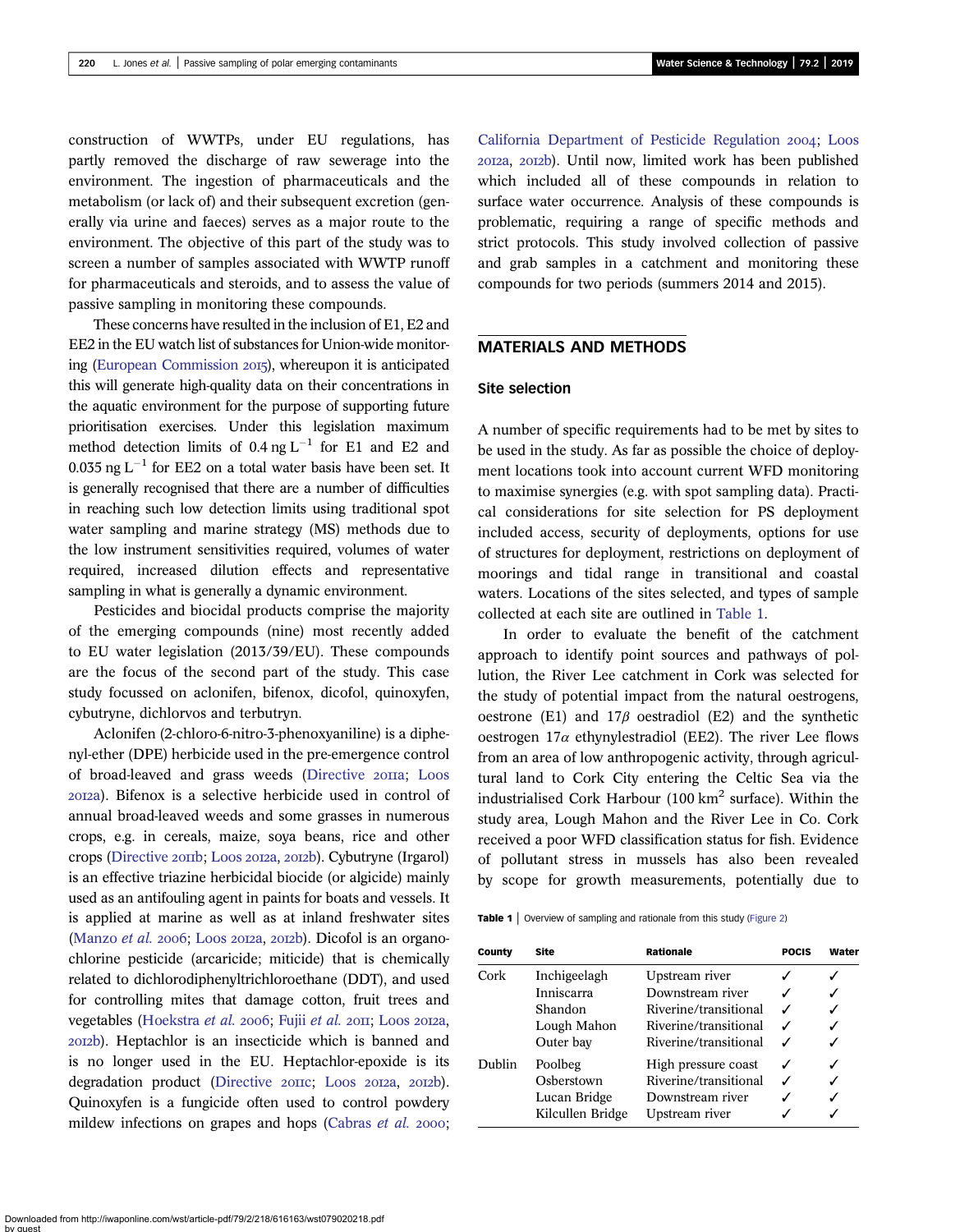<span id="page-3-0"></span>

Figure 2 | Map of Ireland with two inserts highlighting Dublin catchment (top), and Cork catchment (bottom). Sampling sites are marked in stars. WWTPs are marked with circles.

untreated wastewater from population centres such as Cork City. Secondary treated waste enters Cork Harbour from Cork City (333,000PE) and from a number of other potential inputs ranging including industrial waste and riverine inputs of agricultural run-off and untreated waste from the River Lee catchment.

In Dublin, the river Liffey is one of the most important rivers in Ireland and is a major water source for the Greater Dublin Area. The Liffey has been a controlled river for more than 50 years. It is dammed at Pollaphuca and Leixlip and there are also three hydro-electric power stations along its course. Due to this artificially controlled hydraulic regime, the Liffey is defined as a 'Heavily Modified Water Body' under the Water Framework Directive [\(Parliament](#page-11-0) 2000). The water quality Q-rating in the Liffey varies along its length between 5 (close to source) and 2–3 in the lower reaches (close to sea). The Eastern River Basin Management Plan categorises the Liffey as of 'moderate' quality

throughout the majority of its course ([Dublin City Council](#page-11-0) ). The river is designated in parts under the Urban Waste Water Treatment Regulations 2001, as a 'sensitive' river (downstream of the Osberstown sewage treatment works to Leixlip Reservoir, County Kildare) ([European Par](#page-11-0)[liament](#page-11-0) 2004). The WFD characterisation process has identified WWTP as primary pressures on the Liffey system.

#### Water samples

A 1 L grab sample (5 L for pharmaceuticals and EDCs) was collected in shatterproof glass bottles at each sampling point  $(n = 3)$ . These samples were extracted using solid phase extraction (SPE), and analysis was carried out by liquid chromatography–mass spectrometry (LC-MS) or gas chromatography–mass spectrometry (GC-MS) depending on compounds analysed.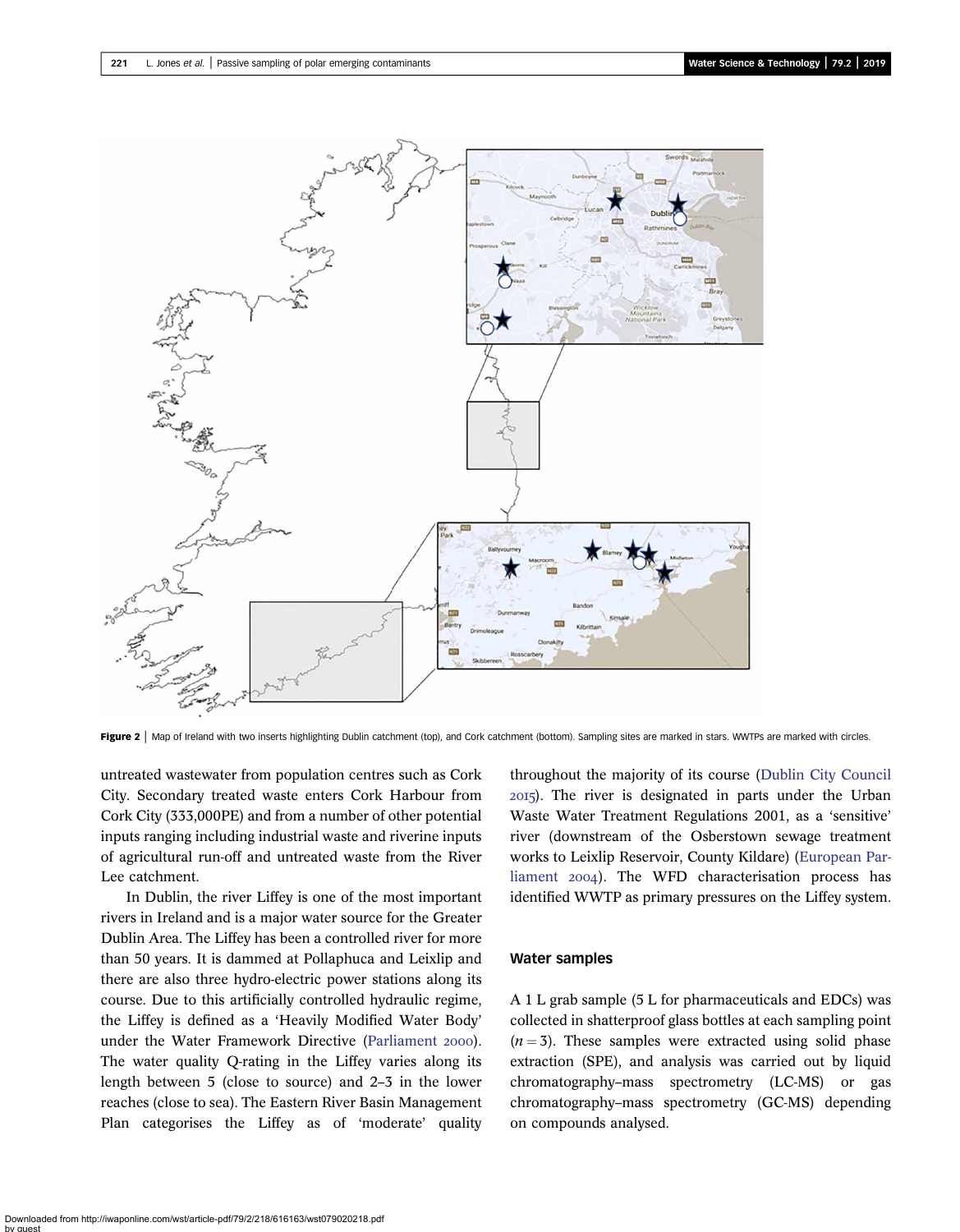## Water extraction for pesticides

The sample was passed through a styrene di-vinyl benzene polymer solid phase extraction (SPE). The cartridge was washed, dried and the steroids desorbed with dichloromethane. This extract was evaporated to incipient dryness and dissolved in a  $90:10 \frac{v}{v\%}$  iso-hexane:propan-2-ol mixture and cleaned-up using normal phase chromatography with an Amino LC column fractionation. The resulting extract was again evaporated to incipient dryness before being dissolved in 50% aqueous  $CH<sub>3</sub>OH$ . This extract was then fractioned using reverse phase chromatography with a standard C18 phase column. The resulting extract was evaporated to incipient dryness and dissolved in 10% aqueous CH<sub>3</sub>OH. 100 μL of this was analysed using high performance liquid chromatography with negative ion atmospheric photo-ionisation interface and time of flight mass spectrometric detection.

## Water extraction for pharmaceuticals and EDCs

Water samples (5 L) were extracted as per [Ronan &](#page-11-0) [McHugh](#page-11-0) 2013). Briefly, samples were filtered with  $0.45 \mu m$ glass fibre filters prior to SPE. 5 L water samples were filtered with 0.45 μm glass fibre filters (Whatman GF-F, General Electric company, USA). Sample clean-up was conducted using Oasis hydrophilic-lipophilic-balanced (HLB) 3 mL, 60 mg SPE cartridges (Waters, Milford, MA, USA). Bakerbond SPE™ 75 mL reservoirs (JT Baker, Avantor Performance Materials, Centre Valley, PA, USA) were attached to the SPE cartridges to enable application of the sample. Cartridges were rinsed and conditioned with 3 mL pestiscan grade  $CH<sub>3</sub>OH$  and deionised water, prior to addition of the sample extract. Cartridges were rinsed with 3 mL 5%  $CH<sub>3</sub>OH$  in deionised  $H<sub>2</sub>O$ , and samples were eluted in  $2 \text{ mL } CH_3OH$  under a gentle vacuum. The sample was then reduced to dryness under nitrogen at  $35^{\circ}$ C and re-suspended in 130  $\mu$ L of 1:4 CH<sub>3</sub>OH: water. 10 ng of external standard warfarin (Sigma Aldrich, St Louis, MO, USA) was added. 20 μL of this solution was injected into the high performance liquid chromatography (HPLC) system.

#### Passive samplers

POCIS devices used in this study were as developed by [Alvarez](#page-10-0) et al.  $2004$  (Alvarez et al.  $2004$ ) and were supplied by the National Laboratory Service (NLS), Environment Agency, United Kingdom. They consisted of a layer of Oasis HLB sorbent (230 mg approximately, Waters, Milford, MA, USA) sandwiched between two membrane layers of polyethersulphone polymer, fixed in place by two circular steel rings secured with stainless steel nuts and bolts. Each POCIS disc was mounted on holders (three per sampler) and placed inside a protective perforated stainless-steel housing. A POCIS device (three POCIS discs) and one single POCIS disc for use as a field blank were stored in an airtight metal canister at  $-30$  °C and transported to the site in cold conditions. POCIS devices were deployed at 1 m depth at selected sites for a period of one month. The field blank was exposed to the environment during deployment and retrieval. Storage and transportation of the devices was conducted in a manner that would not expose them to contamination. Samplers and field blanks were stored at  $-30$  °C prior to transport (in cold conditions) to the NLS, UK for extraction and analysis.

Passive sampler extracts were analysed as per the Environment Agency (UK) Blue Book 220, method B. On arrival to the laboratory the POCIS discs were cleaned to remove any debris or stubborn deposits. Any excess water was removed where necessary with absorbent tissue and the discs allowed to air-dry overnight. The loaded POCIS was carefully dismantled and the sorbent transferred with CH<sub>3</sub>OH into a glass chromatography column fitted with a glass wool plug and a stopcock. The  $CH<sub>3</sub>OH$  used to rinse the sorbent into the column was collected to be pooled with the SPE eluent. The sample was eluted with  $40 \text{ mL } CH<sub>3</sub>OH$  (adjusted to near dropwise flow). The collected eluate and rinse was evaporated using rotary evaporation to approximately 1 mL.

A schematic illustrating this approach is shown in [Figure 3.](#page-5-0)

#### Analysis for pharmaceuticals and EDCs

The HPLC system consisted of an Agilent 1200 Series Game Pad, Agilent 1200 Binary Pumps, an Agilent 1200 High Performance Autosampler and an Agilent 1200 thermostatted column compartment (Agilent Technologies Deutschland GmbH, Böblingen, Germany). A Kinetex  $4.6 \times 50$  mm, 2.1 mm ID C18 2.5 μm particle size column (Phenomenex, Macclesfield, Cheshire, UK) was used for chromatographic separation. For LC-MS/MS experiments, an Applied Biosystems 3200 Q-TRAP was used (Applied Biosystems, Foster City, CA, USA). The mobile phases were 0.025% TEA (triethylamine) in deionised water (A) and 0.025% TEA in 5:95 water: acetonitrile (B) flowing at  $300 \mu L$ per minute with a gradient as follows: 0 to 2 min (5 to 31.5% B), 2 to 7 min (31.5 to 34% B), 7 to 9 min (100% B) and 9 to 12 min (5% B). The ESI source (Turbo-Ionspray,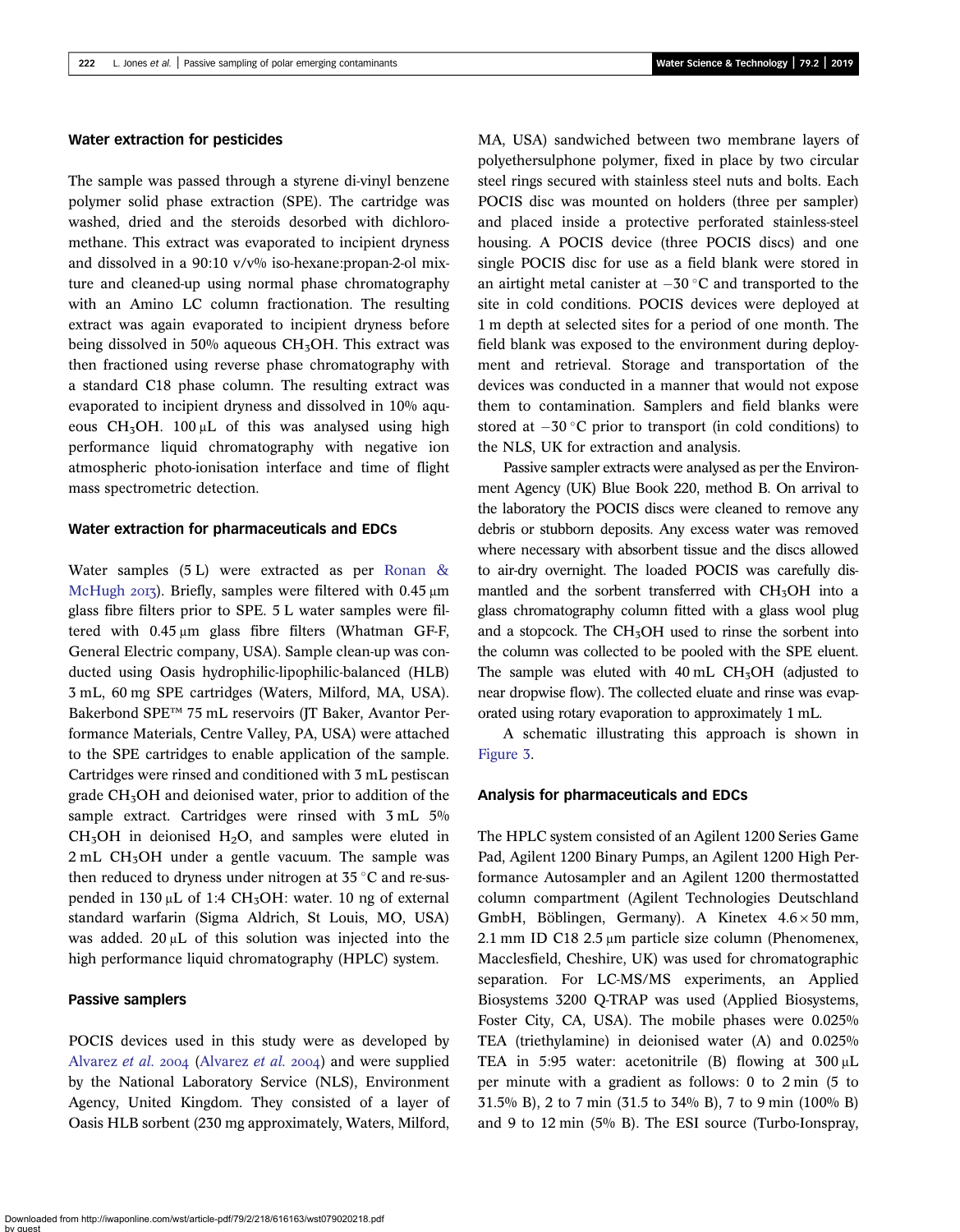<span id="page-5-0"></span>

Figure 3 | Basic schematic showing the steps involved in the monitoring approach using passive sampling.

Applied Biosystems) was operated in negative mode at 550 °C and  $-4,400$  V. Quantification was performed using matrix-matched standards for mussel tissue, and aqueous standards for water samples.

#### Analysis for pesticides

The HPLC system consisted of an Agilent 1100 Series Game Pad, Agilent 1100 Binary Pumps, an Agilent 1100 High Performance Autosampler and an Agilent 1100 thermostatted column compartment (Agilent Technologies Deutschland GmbH, Böblingen, Germany). A Luna phenyl hexyl  $2 \times 150$  mm,  $3 \mu$ m particle size column (Phenomenex, Macclesfield, Cheshire, UK) fitted with a Luna phenyl propyl  $4 \times 2$  mm guard column was thermostatted at 60 C was used for chromatographic separation. For HPLC-MS/MS experiments, an Applied Biosystems 3200 Q-TRAP was used (Applied Biosystems, Foster City, CA, USA). The mobile phases were deionised water (A) and 0.025% TEA in 95:5 CH<sub>3</sub>OH: acetone (B) flowing at 300  $\mu$ L per minute with a gradient as follows: 0 to 0.5 min (5 to 20% B), 0.5 to 1 min (20 to 40% B), 1 to 12 min (40 to 80% B), 12 to 14 min (80% B) and 14 to 14.5 min (80 to 5% B) with analysis as per the Environment Agency Blue Book 220.

# RESULTS AND DISCUSSION

This is the first time that pharmaceuticals are being proposed for addition to existing European water legislation and very low environmental quality standards (EQS) values (and often analytically challenging) have been set for many of the proposed priority substances, EDCs and pharmaceuticals. Diclofenac is a non-steroidal antiinflammatory drug. EE2 is a synthetic estradiol used in contraceptive pills and for the treatment of menopausal and post-menopausal symptoms. E2 is the predominant natural female sex hormone and is the most active of the naturally occurring estrogenic hormones and is a key intermediate in industrial synthesis of other estrogens and of various hormonal 19-norsteroids.

From the results presented in [Table 2,](#page-6-0) it can be seen that pharmaceutical compounds were detected in both water and passive samplers collected in 2014 and 2015. As accurate sampling rates for POCIS were not available, levels are presented as ng/device for the particle size distributions (PSDs) for diclofenac and as estimated concentrations (ng  $L^{-1}$ ) for the EDCs, with the relative percentage loading of each compound in relation to others being sampled in parenthesis. Concentrations and determinations as measured in both the passive sampling devices and grab samples are indicative of the potential influence of the presence of large WWTPs along the Dublin catchment. Samples collected at the Lucan sampling point (downstream from the Leixlip WWTP) show the highest levels of compounds of interest in the water phase. This shows that E1 was consistently the compound with the highest loading in the PSDs compared with E2 and EE2. This is consistent when compared with the concentrations detected in water samples, where E2 was often detected when E2 and EE2 were not. The 5 L  $(n=3)$  grab samples collected at each sampling point allowed the achievement of a low limit of quantitation  $(LOQ)$  (method LOQ of 0.001 mg L<sup>-1</sup>).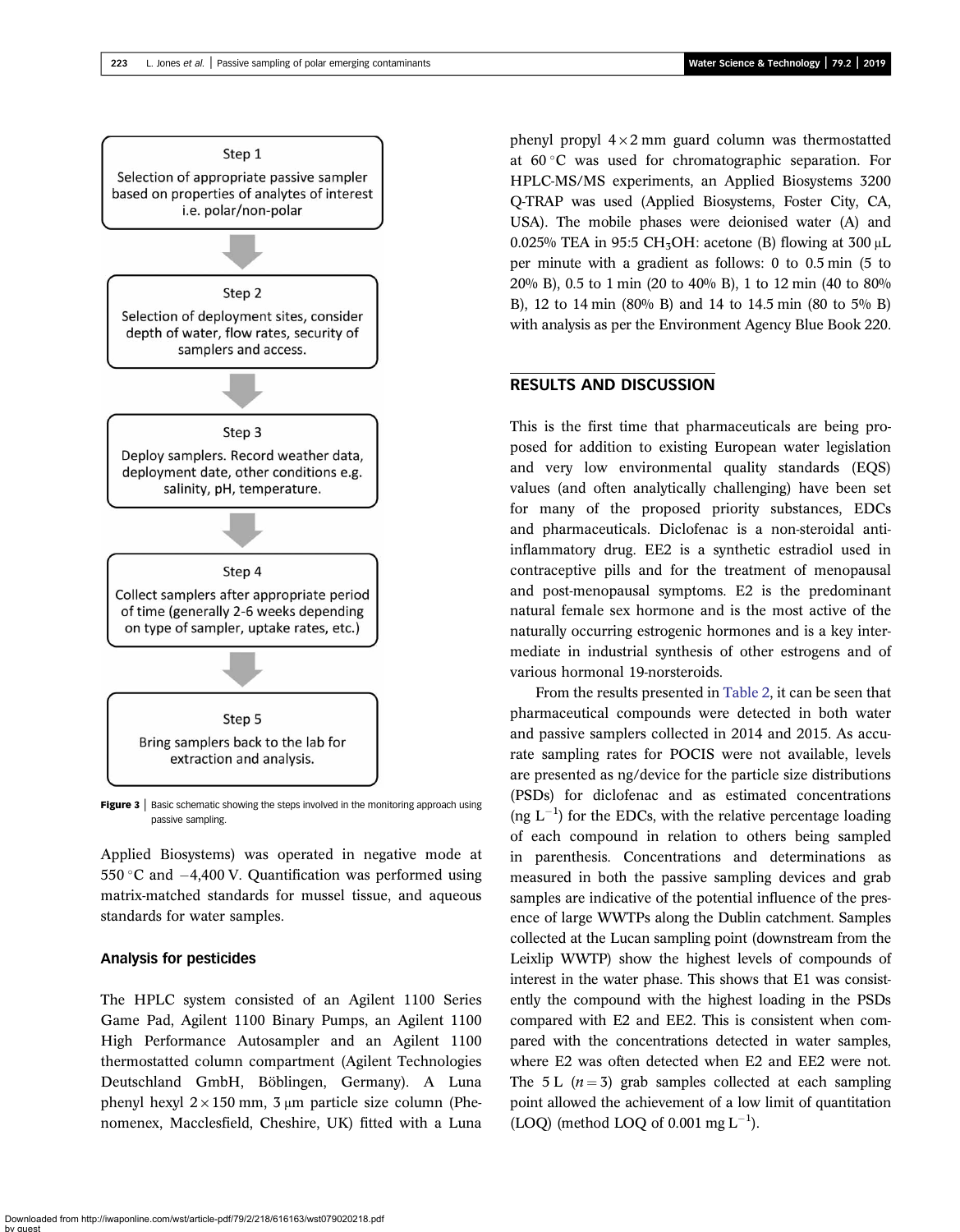|         | <b>Matrix</b> | Kilcullen       | Osberstown      | Lucan           | <b>Poolbeg</b> |
|---------|---------------|-----------------|-----------------|-----------------|----------------|
| Analyte |               | 2014            |                 |                 |                |
| Dcl*    | <b>POCIS</b>  | 0.66            | 0.93            | 17.48           | 3.32           |
| E1      |               | $< 0.23$ (65.7) | 0.29(70.7)      | 0.37(75.5)      | 0.42(82.4)     |
| E2      |               | < 0.06(17.1)    | $< 0.06$ (14.6) | $< 0.06$ (12.2) | 0.05(9.8)      |
| EE2     |               | < 0.06(17.1)    | $< 0.06$ (14.6) | $< 0.06$ (12.2) | < 0.04(7.8)    |
| Dcl     | Water         | 4.05            | 4.17            | 29.26           | 3.92           |
| E1      |               | < 0.07(100)     | nd              | 0.33(43.4)      | 1.92(89.3)     |
| E2      |               | nd              | 0.33(100)       | 0.43(56.6)      | 0.23(10.7)     |
| EE2     |               | nd              | nd              | nd              | nd             |
| Analyte |               | 2015            |                 |                 |                |
| Dcl*    | <b>POCIS</b>  | 0.93            | 6.2             | 5.4             | 1.7            |
| E1      |               | $< 0.23$ (65.7) | 0.31(72.1)      | 0.42(77.8)      | 0.41(75.9)     |
| E2      |               | < 0.06(17.1)    | $< 0.06$ (14.0) | 0.06(11.1)      | 0.07(13.0)     |
| EE2     |               | < 0.06(17.1)    | $< 0.06$ (14.0) | < 0.06(11.1)    | <0.06(11.1)    |
| Dcl     | Water         | 5.25            | 3.03            | 26.28           | 4.1            |
| E1      |               | $< 0.23$ (65.7) | 0.31(72.1)      | 0.42(77.8)      | 0.41(75.9)     |
| E2      |               | < 0.06(17.1)    | $< 0.06$ (14.0) | 0.06(11.1)      | 0.07(13.0)     |
| EE2     |               | < 0.06(17.1)    | $< 0.06$ (14.0) | < 0.06(11.1)    | < 0.06(11.1)   |

<span id="page-6-0"></span>Table 2 | Concentrations and relative percentage occurrence (brackets) of pharmaceuticals and EDCs along the liffey catchment in water and passive samples collected in 2014 and 2015

Concentrations of diclofenac (Dcl) in POCIS presented as amount (ng/device) while E1, E2 and EE2 in POCIS is estimated based on sampling rates. Other results in ng L<sup>-1</sup>. nd = not detected.

Steroid estrogen data from spot water sample and POCIS data available for samples collected between 2013 and 2014 from the River Lee catchment are presented in [Table 3](#page-7-0). Sites were assessed on a catchment basis and include freshwater and estuarine/marine samples. Five sampling points in the Lee catchment in County Cork were sampled once each in 2013 and 2014. E2 and EE2 were not detected in water samples in 2013 and 2014. E1 was added to the suite of compounds in 2014 and was detected in Lough Mahon and the Outer Harbour at similar concentrations as those calculated in POCIS. E1 was also detected in water at Iniscarra and in POCIS in Iniscarra and Shandon. Concentrations of E2 in POCIS were higher in 2013, with a surprising spike of EE2 detected in Iniscarra, a remote upstream site  $(1.39 \text{ ng L}^{-1})$ .

From the results of this work, the currently unreliable nature of polar passive sampling was explored, as grab samples often detected estrogenic events that were missed by the passive samplers. A 2016 interlaboratory study (ILS) found that for most polar compounds both the analytical variability and the variability of applied calibration data contributed similarly to the overall variability of water concentration estimates. The same study also found the exchange of polar compounds between sampler and the aqueous phase was often observed to be anisotropic and therefore generally not possible to use release of PRCs to calibrate the uptake rate for calculation of TWA water concentrations ([Vrana](#page-12-0) et al. 2016). This result could be combatted through the deployment of more PSDs, multiple PSDs at each site and flow data collected to allow for more accurate sampling rates to be calculated. The current study does not demonstrate any advantages of polar passive sampling for pharmaceuticals and EDCs outside of screening potential. This is reflected in a recent position paper arising from a NORMAN network-supported workshop in Lyon (France) in November 2014 ([Miège](#page-11-0) et al. 2015).

Results of this work are presented in Tables 2–[5,](#page-9-0) showing data for 2014 and 2015 in Dublin and for 2013 and 2014 in Cork catchments. Targeted pesticides were not detected in many cases and were otherwise present in concentrations below the annual average environmental quality standard (AA EQS). The analytes were detected using passive samplers in 2014 in Dublin at Kilcullen, but these were absent in 2015. The results from the passive samplers allowed for the assessment of pharmaceutical concentrations where large enough grab samples were not feasible. The benefits of this technique are counted as the ease of use and deployment, the selectivity and the ability to sample large volumes of water.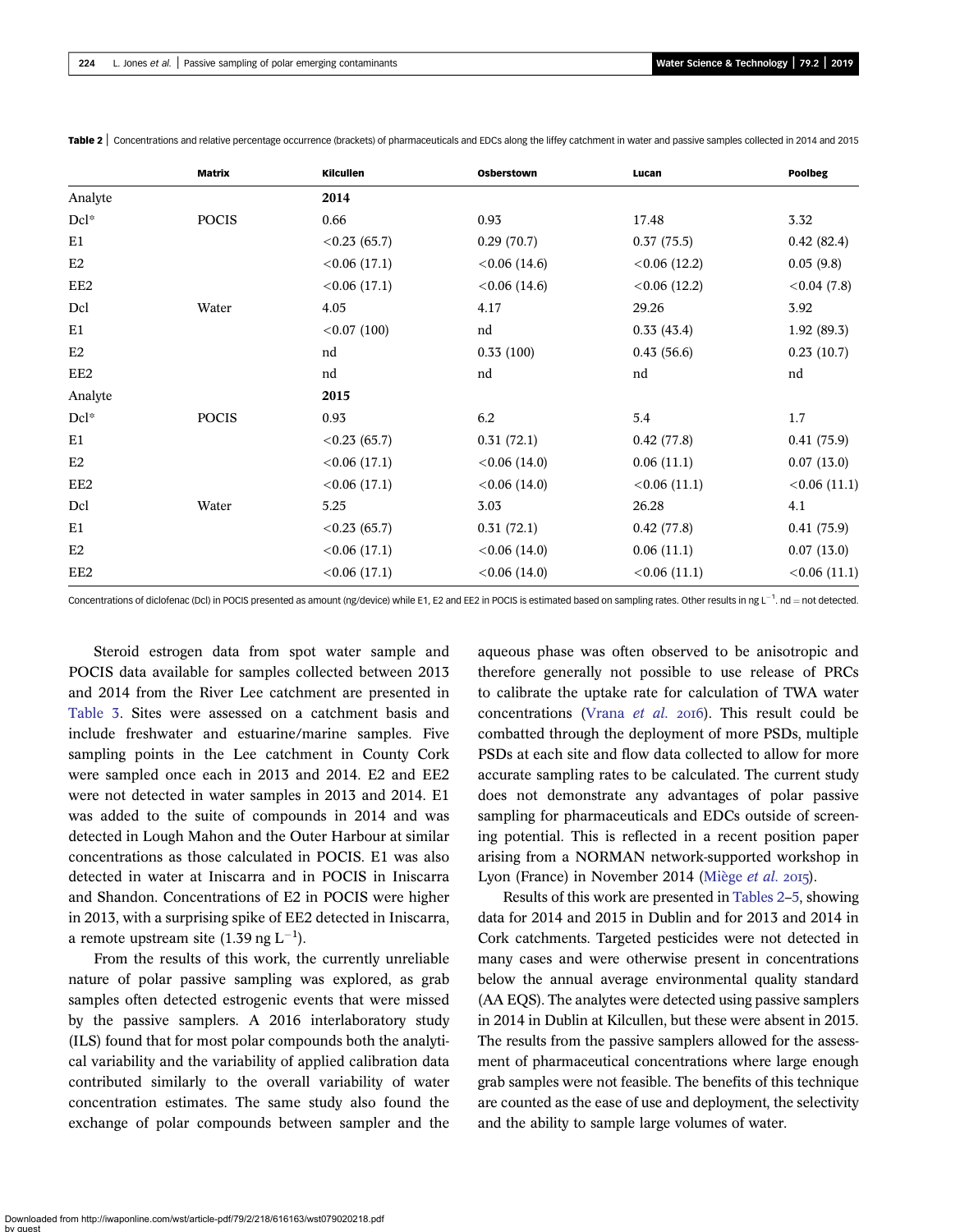|                  | Matrix       | Inchigeelagh | Iniscarra | Shandon | <b>Lough Mahon</b> | <b>Outer Harbour</b> |
|------------------|--------------|--------------|-----------|---------|--------------------|----------------------|
| Analyte          |              | 2013         |           |         |                    |                      |
| $Dcl^*$          | <b>POCIS</b> | na           | na        | na      | na                 | na                   |
| E2               |              | < 0.5        | $<\!0.5$  | < 0.5   | 2.36               | 1.98                 |
| EE2              |              | < 0.2        | 1.39      | < 0.2   | < 0.2              | < 0.2                |
| Dcl              | Water        | 7.2          | $3.5\,$   | 4.5     | 7.8                | 2.8                  |
| E2               |              | nd           | nd        | nd      | nd                 | nd                   |
| EE2              |              | nd           | nd        | nd      | nd                 | nd                   |
| Analyte          |              | 2014         |           |         |                    |                      |
| $\mathrm{Dcl}^*$ | <b>POCIS</b> | < 0.1        | 0.14      | 0.92    | 0.75               | 0.27                 |
| E1               |              | < 0.51       | 0.24      | 0.37    | 0.48               | 0.37                 |
| E2               |              | < 0.13       | < 0.04    | < 0.04  | 0.06               | 0.09                 |
| EE <sub>2</sub>  |              | < 0.12       | < 0.04    | < 0.04  | < 0.04             | 0.07                 |
| Dcl              | Water        | 9.7          | 12.7      | 6.2     | $8.7\,$            | 4.3                  |
| E1               |              | nd           | 0.41      | nd      | 0.41               | 0.54                 |
| E2               |              | nd           | nd        | nd      | nd                 | nd                   |
| EE2              |              | nd           | nd        | nd      | nd                 | nd                   |

<span id="page-7-0"></span>Table 3 | Concentrations of pharmaceuticals and EDCs along the Lee catchment in water and passive samples collected in 2013 and 2014

Results in ng L<sup>-1</sup>. nd = not detected, na = not analysed. Sites are listed from upstream to downstream (left to right).

From the results of this work the currently unreliable nature of polar passive sampling was explored as grab samples often detected estrogenic events that were missed by the passive samplers. A 2016 ILS found that for most polar compounds both the analytical variability and the variability of applied calibration data contributed similarly to the overall variability of water concentration estimates. The same study also found the exchange of polar compounds between sampler and the aqueous phase was often observed to be anisotropic and therefore generally not possible to use release of PRCs to calibrate the uptake rate for calculation of TWA water concentrations [\(Vrana](#page-12-0) et al. ). This result could be combatted through the deployment of more PSDs, multiple PSDs at each site and flow data collected to allow for more accurate sampling rates to be calculated. The current study does not demonstrate any advantages of polar passive sampling for pharmaceuticals and EDCs outside of screening potential. This is reflected in a recent position paper arising from a NORMAN network-supported workshop in Lyon (France) in November 2014 ([Miège](#page-11-0) *et al.* 2015).

As these compounds have only recently been included in the proposed legislation, there is little information on widespread occurrence and background levels across Europe. However, some studies have reported the determination of these compounds in relation to WWTP inputs. Diclofenac is a widely used non-steroidal anti-inflammatory and antipyretic drug mainly administered via the oral route. It is rapidly absorbed in the body. Un-metabolised or partially excreted diclofenac is known to be mainly resistant to biological wastewater treatment and reaches the water cycle (Xiao *[et al.](#page-12-0)* 2015). In 1998, diclofenac was detected in rivers and lakes in Switzerland with the data strongly suggesting input from human medical use via WWTPs. Levels detected were in the high ng  $L^{-1}$  level, much higher than the results from the River Liffey ([Buser](#page-10-0) et al. ). A study carried out in Berlin in 2000 found levels of diclofenac in concentrations from n.d – 1,030 ng  $L^{-1}$  in surface water samples downstream from WWTP and sewage treatment plants (STPs) ([Heberer](#page-11-0) et al. 2002). Looking at pharmaceutical residues in STP effluents from France, Greece, Italy, Sweden, Germany, the UK and Canada ( $n =$ 65), a review in 2005 reported concentrations of diclofenac from n.d. to 0.81  $\mu$ g L<sup>-1</sup> (Petrović *et al.* 2005). A further study in France reported the following levels of diclofenac in various matrices:  $0.9$  ng L<sup>-1</sup> (tap water),  $0.7$  ng L<sup>-1</sup> (surface water), 2.6 ng  $L^{-1}$  (marine water) and 9 ng/500 mL (wastewater). This is comparable with the results from this study. They also collected samples in the Hérault watershed and detected diclofenac in levels of 1.36-33.2 ng  $L^{-1}$ , higher than levels found in the Liffey ([Togola & Budzinski](#page-12-0)  $2008$ ). In 2008, a review reported that diclofenac is ineffectively removed by WWTPs, with removal efficiency varying from 0% to 80% depending on the operation conditions of the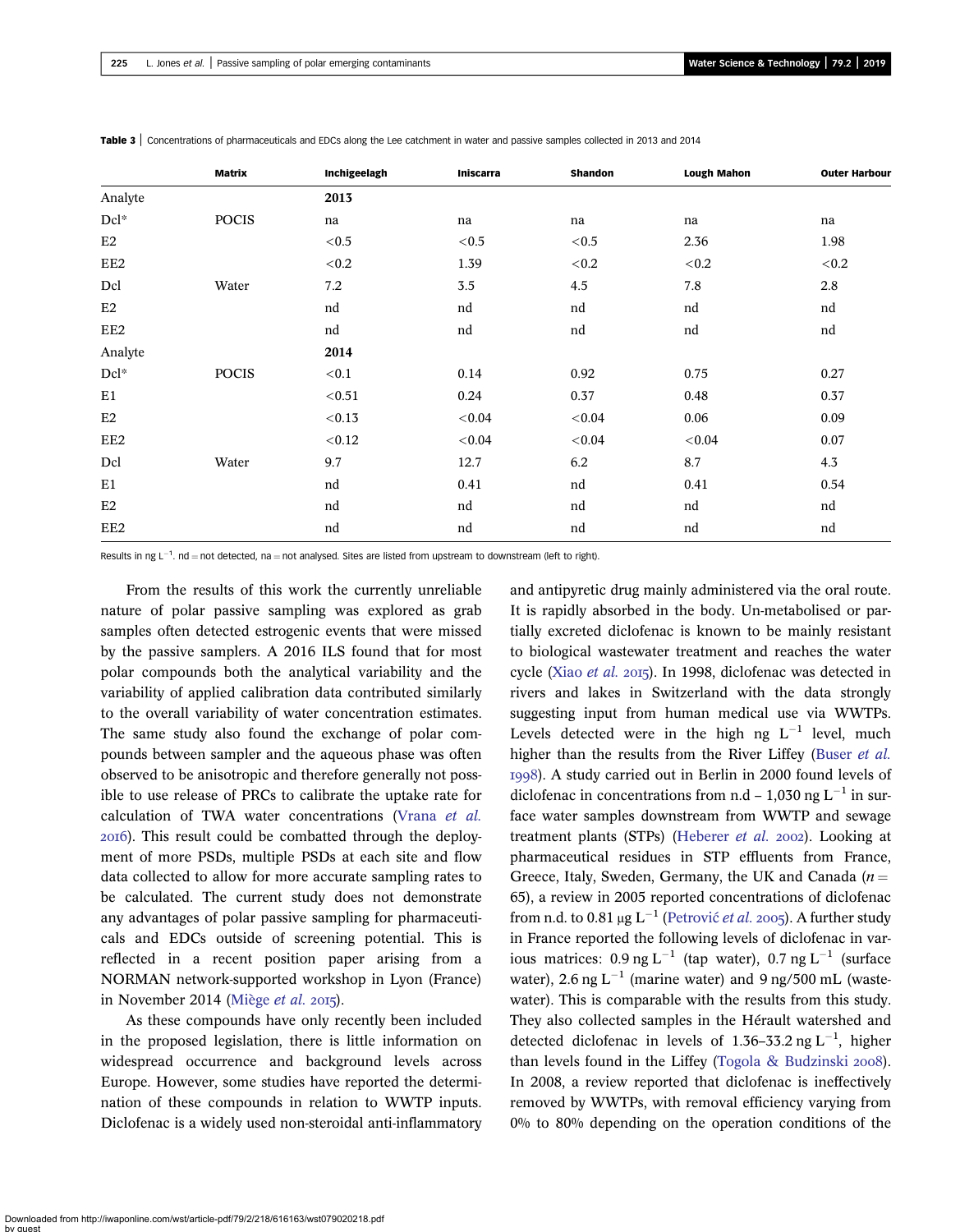**Table 4** Concentrations of pesticides in passive samplers (ng/device) and in water (ng mL<sup>-1</sup>) in the Dublin catchment sites.

|                               | <b>Matrix</b>         | <b>AA EQS</b> | Kilcullen | Osberstown | Lucan  | Poolbeg |
|-------------------------------|-----------------------|---------------|-----------|------------|--------|---------|
| Analyte                       |                       |               | 2014      |            |        |         |
| Aclonifen                     | POCIS (ng/device)     |               | nd        | nd         | nd     | nd      |
| Bifenox                       |                       |               | nd        | nd         | nd     | nd      |
| Cybutryn                      |                       |               | nd        | 0.017      | nd     | nd      |
| Dichlorvos                    |                       |               | nd        | nd         | nd     | nd      |
| Dicofol                       |                       |               | nd        | nd         | nd     | nd      |
| Heptachlor/heptachlor epoxide |                       |               | nd        | nd         | nd     | nd      |
| Quinoxyfen                    |                       |               | nd        | nd         | nd     | nd      |
| Terbutryn                     |                       |               | 0.007     | 0.023      | nd     | Nd      |
| Aclonifen                     | Water (ng $mL^{-1}$ ) | 120           | 0.001     | 0.0009     | 0.001  | nd      |
| Bifenox                       |                       | 12            | 0.001     | nd         | 0.001  | nd      |
| Cybutryn                      |                       | 2.5           | 0.0004    | 0.0006     | 0.0005 | 0.0003  |
| Dichlorvos                    |                       | 0.6           | nd        | nd         | nd     | nd      |
| Dicofol                       |                       | 1.3           | nd        | nd         | nd     | nd      |
| Heptachlor/heptachlor-epoxide |                       | 0.002         | nd        | nd         | nd     | nd      |
| Quinoxyfen                    |                       | 150           | 0.001     | 0.0007     | 0.001  | 0.0003  |
| Terbutryn                     |                       | 65            | 0.0004    | 0.0006     | 0.0006 | 0.0004  |
| Analyte                       |                       |               | 2015      |            |        |         |
| Aclonifen                     | POCIS (ng/device)     |               | nd        | nd         | nd     | nd      |
| Bifenox                       |                       |               | nd        | nd         | nd     | nd      |
| Cybutryn                      |                       |               | nd        | 0.006      | nd     | 0.007   |
| Dichlorvos                    |                       |               | nd        | nd         | nd     | nd      |
| Dicofol                       |                       |               | nd        | nd         | nd     | nd      |
| Heptachlor/heptachlor epoxide |                       |               | nd        | nd         | nd     | nd      |
| Quinoxyfen                    |                       |               | nd        | nd         | nd     | nd      |
| Terbutryn                     |                       |               | 0.007     | 0.031      | 0.054  | 0.055   |
| Aclonifen                     | Water (ng $mL^{-1}$ ) | 120           | 0.002     | nd         | nd     | nd      |
| Bifenox                       |                       | 12            | 0.004     | nd         | nd     | 0.003   |
| Cybutryn                      |                       | 2.5           | 0.0007    | nd         | nd     | 0.0002  |
| Dichlorvos                    |                       | 0.6           | 0.0004    | 0.0005     | 0.0003 | 0.0002  |
| Dicofol                       |                       | 1.3           | nd        | nd         | nd     | nd      |
| Heptachlor/heptachlor epoxide |                       | 0.002         | nd        | nd         | nd     | nd      |
| Quinoxyfen                    |                       | 150           | 0.0065    | 0.0003     | nd     | nd      |
| Terbutryn                     |                       | 65            | 0.0002    | nd         | 0.0009 | 0.0005  |

nd = not detected. Detection limits for aclonifen, bifenox, cybutryn, dichlorvos, dicofol, heptachlor/heptachlor epoxide, quinoxyfen, terbutryn = 0.5-5.0 ng mL<sup>-1</sup>. AA EQS - annual average environmental quality standard.

WWTPs ([Zhang](#page-12-0) et al. 2008). A study from 2014 found levels of diclofenac in WWTPs in Greece  $(n = 32)$  to range from n.d. to  $5,164$  ng L<sup>-1</sup> [\(Kosma](#page-11-0) et al. 2014). Another recent study looking at seawater concentrations of NSAIDs in Portugal found diclofenac to occur from n.d. to 30 ng  $L^{-1}$  $(n = 5)$  (Paíga [et al.](#page-11-0) 2015). A study reported diclofenac

levels of 46–1,171 ng L<sup>-1</sup> (WWTP effluent;  $n = 4$ ) and  $\langle$ LOD (river water;  $n = 1$ ). The same study also reported POCIS TWA levels of diclofenac to be 0.39 ng  $L^{-1}$  in river water and 0.25 ng  $L^{-1}$  in tap water ([Tanwar](#page-12-0) et al. 2015).

Discharge from STP or WWTP, as well as direct introduction via excretion by livestock, represent major sources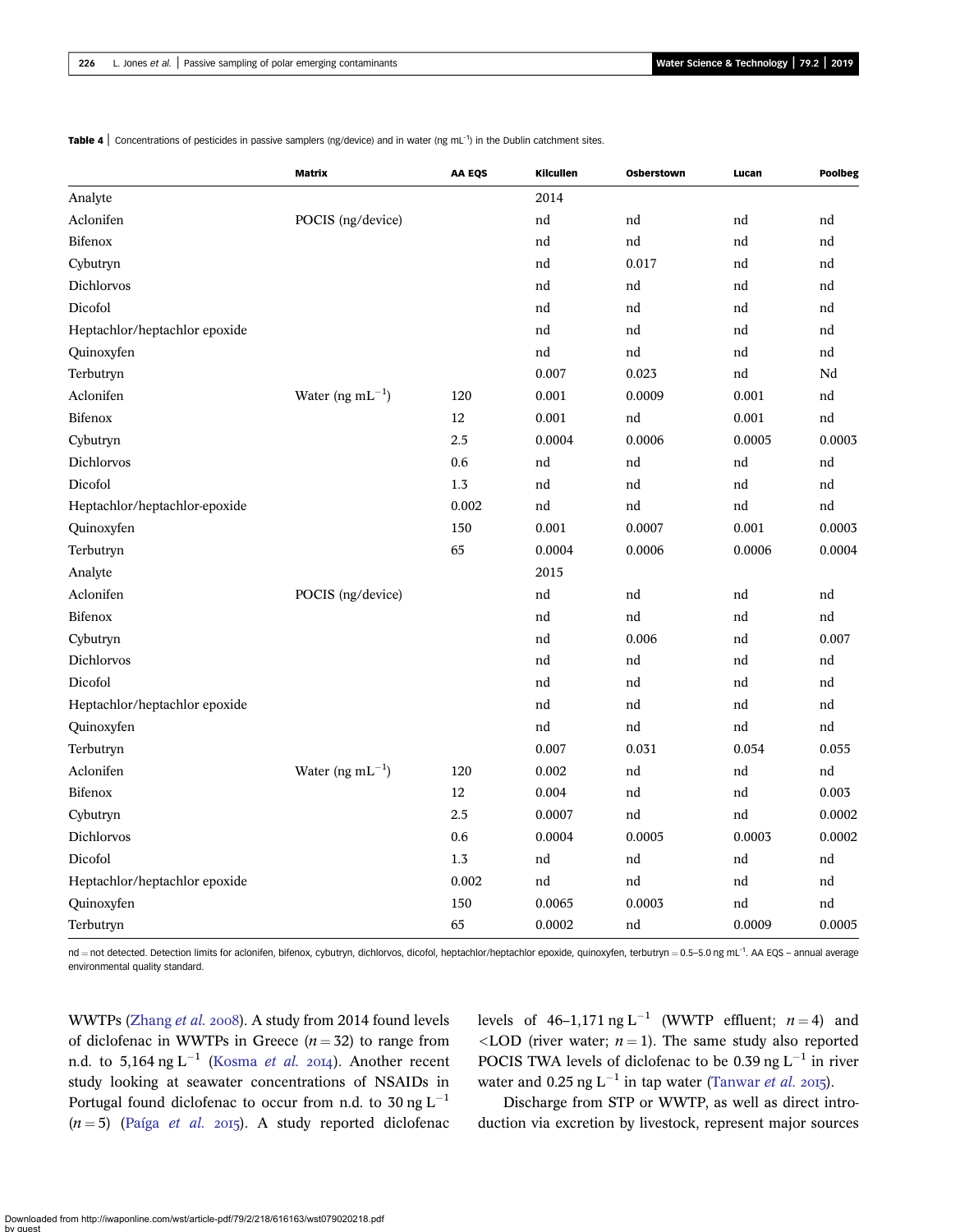|                               | <b>Matrix</b>        |       | Inchigeelagh | <b>Iniscarra</b> | <b>Shandon</b> | <b>Outer Harbour</b> | <b>Lough Mahon</b> |
|-------------------------------|----------------------|-------|--------------|------------------|----------------|----------------------|--------------------|
| Analyte                       |                      |       | 2013         |                  |                |                      |                    |
| Aclonifen                     | Water (ng $L^{-1}$ ) | 120   | nd           | nd               | nd             | nd                   | nd                 |
| Bifenox                       |                      | 12    | nd           | nd               | nd             | nd                   | nd                 |
| Cybutryn                      |                      | 2.5   | nd           | nd               | nd             | nd                   | nd                 |
| Dichlorvos                    |                      | 0.6   | nd           | 0.003            | 0.0004         | 0.002                | 0.003              |
| Dicofol                       |                      | 1.3   | nd           | nd               | nd             | 0.0002               | 0.0001             |
| Heptachlor/heptachlor epoxide |                      | 0.002 | nd           | nd               | nd             | nd                   | nd                 |
| Quinoxyfen                    |                      | 150   | 1.00         | 1.50             | 6.00           | 0.27                 | 0.87               |
| Terbutryn                     |                      | 65    | nd           | 0.0006           | nd             | nd                   | nd                 |
| Analyte                       |                      |       | 2014         |                  |                |                      |                    |
| Aclonifen                     | POCIS (ng/device)    |       | nd           | nd               | nd             | nd                   | nd                 |
| Bifenox                       |                      |       | nd           | nd               | nd             | nd                   | nd                 |
| Cybutryn                      |                      |       | nd           | nd               | nd             | nd                   | nd                 |
| Dichlorvos                    |                      |       | nd           | nd               | nd             | nd                   | nd                 |
| Dicofol                       |                      |       | nd           | nd               | nd             | nd                   | nd                 |
| Heptachlor/heptachlor epoxide |                      |       | nd           | nd               | nd             | nd                   | nd                 |
| Quinoxyfen                    |                      |       | 1.00         | 1.00             | 0.61           | 0.93                 | 0.67               |
| Terbutryn                     |                      |       | nd           | nd               | nd             | nd                   | nd                 |
| Aclonifen                     | Water (ng $L^{-1}$ ) | 120   | nd           | nd               | nd             | nd                   | nd                 |
| Bifenox                       |                      | 12    | nd           | nd               | nd             | nd                   | nd                 |
| Cybutryn                      |                      | 2.5   | nd           | 0.0055           | nd             | nd                   | nd                 |
| <b>Dichlorvos</b>             |                      | 0.6   | 0.0013       | 0.0007           | 0.0019         | 0.0005               | 0.0007             |
| Dicofol                       |                      | 1.3   | nd           | nd               | nd             | nd                   | nd                 |
| Heptachlor/heptachlor epoxide |                      | 0.002 | nd           | nd               | nd             | nd                   | nd                 |
| Quinoxyfen                    |                      | 150   | 1.00         | 0.30             | 5.73           | 8.00                 | 6.40               |
| Terbutryn                     |                      | 65    | 0.0001       | 0.0001           | 0.0002         | 0.0001               | 0.0002             |

<span id="page-9-0"></span>**Table 5** Concentrations of pesticides in passive samplers (ng/device) and in water (ng L<sup>-1</sup>) in the Cork catchment sites

 ${\sf nd} = {\sf not}$  detected. Detection limits for aclonifen, bifenox, cybutryn, dichlorvos, dicofol, heptachlor/heptachlor epoxide, quinoxyfen, terbutryn = 0.5–5.0 ng mL $^{-1}$ .

of estrogenic compounds to surface water. This is particularly relevant as the upstream sampling sites in this study are located in agricultural areas. Information on steroid hormones in the environment is comparatively less available than diclofenac. Occurrence and concentration of hormones in effluent, freshwater and groundwater varies in different countries. A recent review reported on the occurrence and concentration of hormones found in effluent, freshwater and groundwater in different countries. This report showed that in the effluent of WWTP and STP, the concentrations of estrogenic compounds usually are below 50 ng  $L^{-1}$ , but there are unexpected high concentrations of estriol and 17 $\alpha$ -estradiol about 590 ng L<sup>-1</sup> and 180 ng L<sup>-1</sup>, respectively, found in America (Li [et al.](#page-11-0) 2014). A review in 2011 summarised that the concentrations of hormones in influent and effluent are generally quite similar, indicating that the elimination of hormones is incomplete or that the compounds are resistant to typical wastewater treatment processes ([Pereira](#page-11-0)  $et$   $al$ .  $20\text{II}$ ). A study in Turkey found the following levels of hormones in surface waters  $(n = 6)$ : E1 (n.d.–6.04 ng  $L^{-1}$ ) with a percentage occurrence of 0–40%; E2 (n.d.–10.2 ng  $L^{-1}$ ) with a percentage occurrence of 20-80%; EE2  $(n.d.-14 \text{ ng } L^{-1})$  with a percentage occurrence of  $0-40%$  [\(Aydin & Talinli](#page-10-0) 2013).

This is the first report of a catchment-based assessment of pharmaceuticals in Ireland. As a result of their growing use, pharmaceuticals have been found in aquatic systems, in STP effluents, surface waters and even drinking waters. Although the quantities of pharmaceuticals and their bioactive metabolites being introduced into the environment is likely low, their continuous input may lead to a high longterm concentration and promote continual, but unnoticed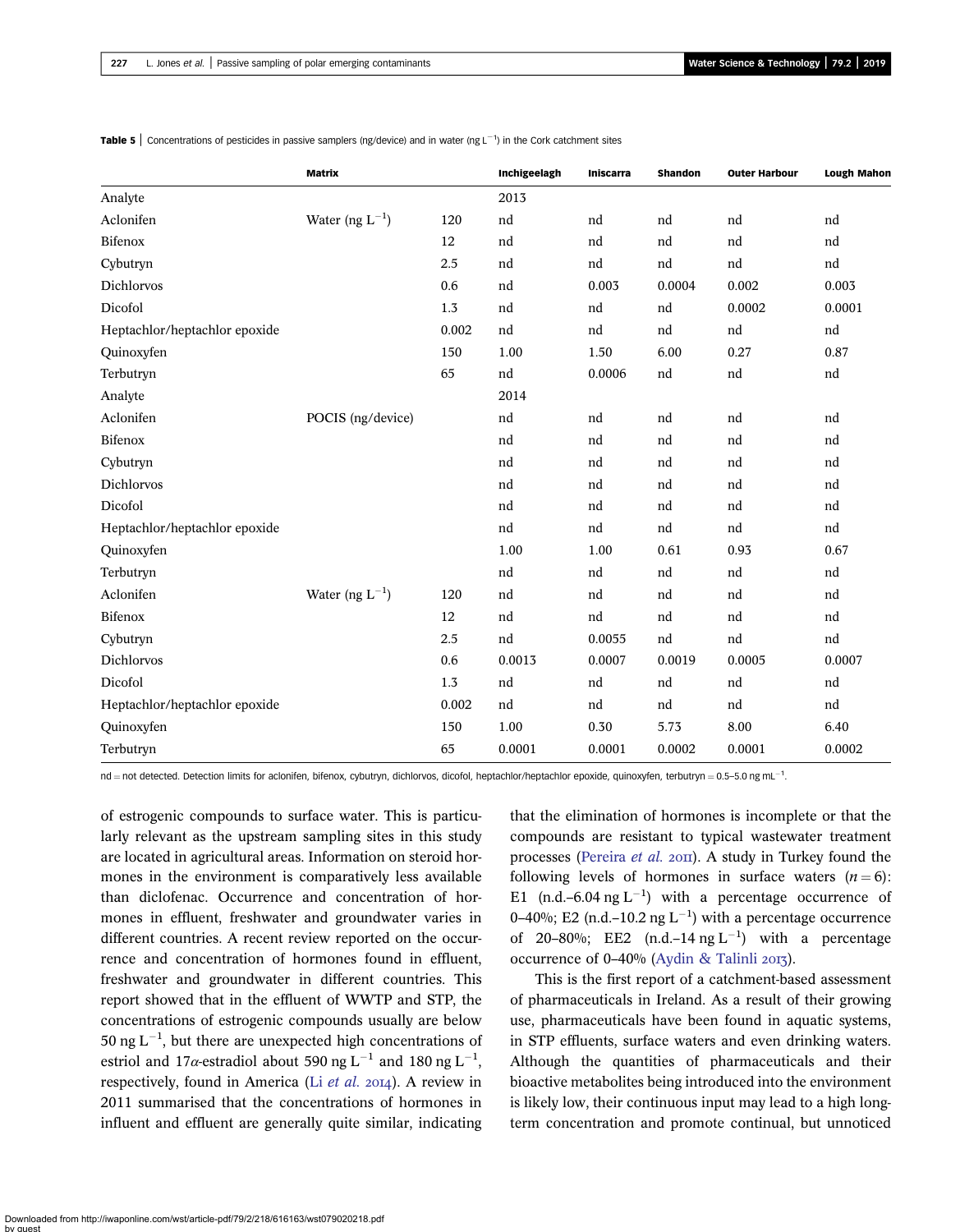<span id="page-10-0"></span>effects on aquatic and terrestrial organisms. As such, it is important to screen and monitor these compounds in our waterways and to limit any possible sources of point pollution such as WWTPs and STPs. Monitoring these compounds is necessary to provide wider knowledge about their occurrence in the environment, to understand their fate, and organism exposure levels.

# **CONCLUSIONS**

Oestrone (E1) and  $17\beta$  oestradiol (E2) have been detected in Irish waters in both spot water samples and passive samplers.  $17\alpha$  ethynylestradiol (EE2) was detected in one passive sampler from Cork in 2013. While EE2 was not detected in spot water samples, the method LOD (limit of detection) does not meet the specified LOD for watch list; hence further development of such methods may potentially result in the detection of EE2 in some water bodies. Results from this study indicates that, for the coastal and freshwater sites studied, the presence of steroid oestrogens is low. Higher E1 and E2 levels were found in samples originating from higher population centres, e.g. Dublin and Cork, particularly at sites in close proximity to WWTP effluent discharges.

Significant progress has been made in recent years (and throughout the lifetime of this project) in respect of the development of mechanistic sampler-water exchange models and improved in situ calibration. The results presented in this study are comparable to other European studies. One such example is a large-scale inter-laboratory comparison carried out in 2010 across 24 laboratories ([Miege](#page-11-0) *et al.* 2012). This study included a number of polar pesticides from the WFD and compared different types of polar passive sampling, including POCIS. Similar  $\mu$ g L<sup>-1</sup> levels were detected and, as with this study, the passive sampling devices were found to allow determination of analytes that were otherwise rendered undetectable in the grab water samples. Similar recommendations were also made.

Overall, it is recognised that passive sampling undoubtedly provides a means by which low concentrations of hydrophobic pollutants (down to  $pg L^{-1}$  levels) can be measured with at least the same level of accuracy as conventional and 'accepted' spot sampling methods. There is a key additional benefit that concentration information is subject to less biological influences such as size and metabolism; however, it is also clear that passive sampling still faces considerable challenges in order for its applicability to be demonstrated beyond doubt.

There is a role for passive sampling in both screening and trend monitoring and in feeding into risk-based approaches to operational monitoring with future derived passive sampling threshold values installed in an assessment hierarchy/framework where exceedance of the threshold value could be used to flag potential contamination issues.

## **REFERENCES**

- Alvarez, D. A., Petty, J. D., Huckins, J. N., Jones-Lepp, T. L., Getting, D. T., Goddard, J. P. & Manahan, S. E. [Development of a passive, in situ, integrative sampler for](http://dx.doi.org/10.1897/03-603) [hydrophilic organic contaminants in aquatic environments](http://dx.doi.org/10.1897/03-603). Environmental Toxicology and Chemistry 23 (7), 1640–1648.
- Aydin, E. & Talinli, I. 2013 [Analysis, occurrence and fate of](http://dx.doi.org/10.1016/j.chemosphere.2012.10.074) [commonly used pharmaceuticals and hormones in the](http://dx.doi.org/10.1016/j.chemosphere.2012.10.074) [Buyukcekmece Watershed, Turkey](http://dx.doi.org/10.1016/j.chemosphere.2012.10.074). Chemosphere 90 (6), 2004–2012.
- Booij, K. & Smedes, F. 2010 [An improved method for estimating in](http://dx.doi.org/10.1021/es101321v) [situ sampling rates of nonpolar passive samplers](http://dx.doi.org/10.1021/es101321v). Environmental Science & Technology 44 (17), 6789.
- Booij, K., Robinson, C. D., Burgess, R. M., Mayer, P., Roberts, C. A., Ahrens, L., Allan, I. J., Brant, J., Jones, L., Kraus, U. R., Larsen, M. M., Lepom, P., Petersen, J., Pröfrock, D., Roose, P., Schäfer, S., Smedes, F., Tixier, C., Vorkamp, K. & Whitehouse, P. 2016 [Passive sampling in regulatory chemical](http://dx.doi.org/10.1021/acs.est.5b04050) [monitoring of nonpolar organic compounds in the aquatic](http://dx.doi.org/10.1021/acs.est.5b04050) [environment](http://dx.doi.org/10.1021/acs.est.5b04050). Environmental Science & Technology 50 (1), 3–17.
- Bu, Q., Wang, B., Huang, J., Deng, S. & Yu, G. [Pharmaceuticals and personal care products in the aquatic](http://dx.doi.org/10.1016/j.jhazmat.2013.08.040) [environment in China: a review.](http://dx.doi.org/10.1016/j.jhazmat.2013.08.040) Journal of Hazardous Materials 262, 189–211.
- Buser, H.-R., Poiger, T. & Müller, M. D. 1998 [Occurrence and fate](http://dx.doi.org/10.1021/es980301x) [of the pharmaceutical drug diclofenac in surface waters:](http://dx.doi.org/10.1021/es980301x) [rapid photodegradation in a lake.](http://dx.doi.org/10.1021/es980301x) Environmental Science & Technology 32 (22), 3449–3456.
- Cabeza, Y., Candela, L., Ronen, D. & Teijon, G. 2012 [Monitoring](http://dx.doi.org/10.1016/j.jhazmat.2012.07.032) [the occurrence of emerging contaminants in treated](http://dx.doi.org/10.1016/j.jhazmat.2012.07.032) [wastewater and groundwater between 2008 and 2010. The](http://dx.doi.org/10.1016/j.jhazmat.2012.07.032) [Baix Llobregat \(Barcelona, Spain\).](http://dx.doi.org/10.1016/j.jhazmat.2012.07.032) Journal of Hazardous Materials 239–240, 32–39.
- Cabras, P., Angioni, A., Garau, V. L., Pirisi, F. M., Cabitza, F., Pala, M. & Farris, G. A. 2000 [Fate of quinoxyfen residues in grapes,](http://dx.doi.org/10.1021/jf0007176) [wine, and their processing products.](http://dx.doi.org/10.1021/jf0007176) Journal of Agricultural and Food Chemistry 48 (12), 6128–6131.
- California Department of Pesticide Regulation 2004 PUBLIC REPORT 2004-01 Quinoxyfen, California Department of Pesticide Regulation, Sacramento, CA, USA.
- Directive, S.-G. on R. of the P. S. L. (under W. G. E. of the C. I. S. for the W. F. 2011a Aclonifen EQS Dossier, EU, European Commission, Brussels, Belgium.
- Directive, S.-G. on R. of the P. S. L. (under W. G. E. of the C. I. S. for the W. F. 2011b Bifenox EQS Dossier, EU, European Commission, Brussels, Belgium.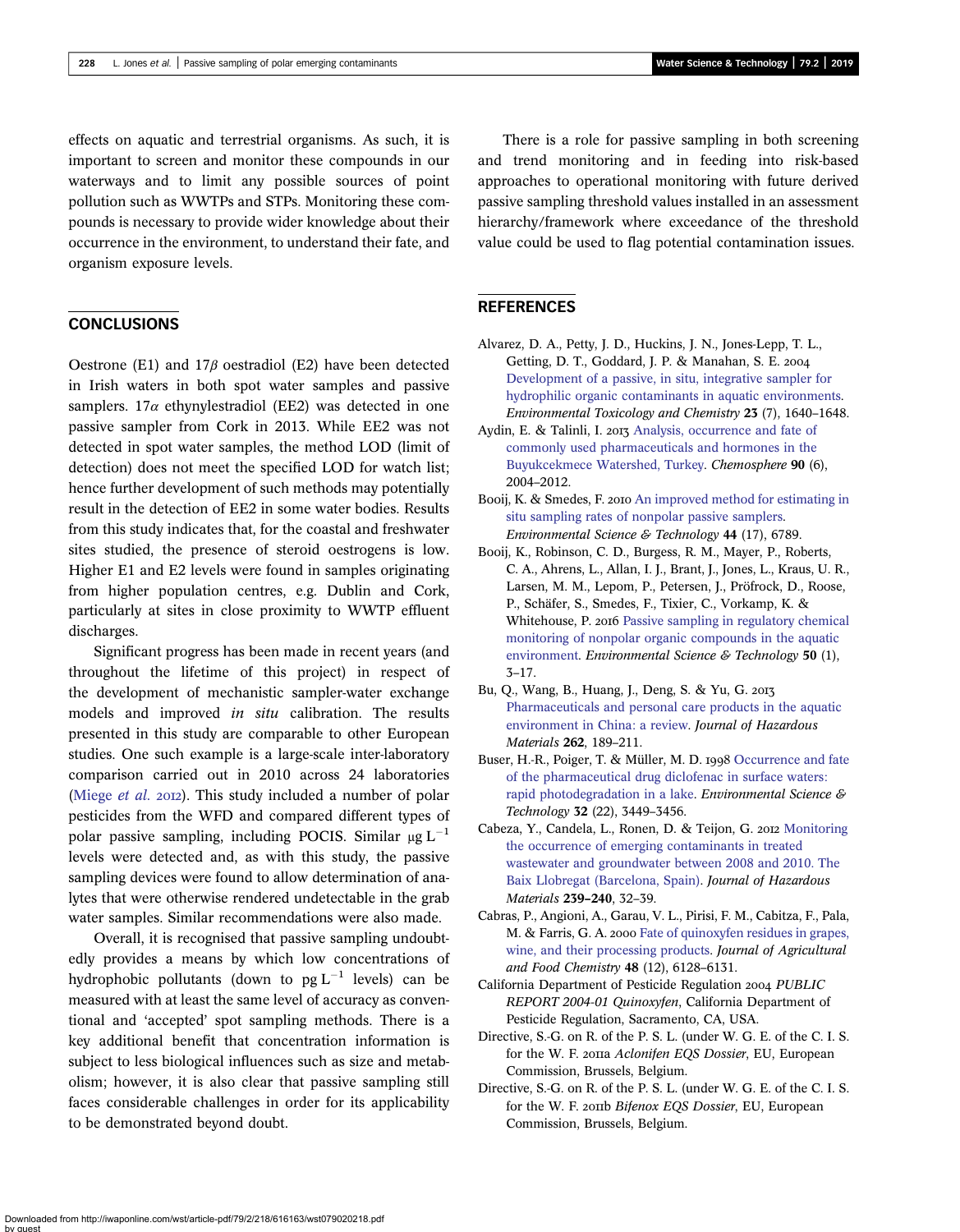<span id="page-11-0"></span>Directive, S.-G. on R. of the P. S. L. (under W. G. E. of the C. I. S. for the W. F. 2011C Heptachlor/Heptachlor epoxide EQS Dossier, EU, European Commission, Brussels, Belgium.

Dublin City Council 2015 Eastern River Basin District. 2015 (February). [online] <http://www.erbd.ie> (accessed 2016).

European Commission 2009 Common Implementation Strategy for the WFD, Guidance Document No. 19, Guidance on Surface Water Chemical Monitoring. Brussels, Belgium.

European Commission 2015 Commission Implementing Regulation (EU) 2015/495 of 20 March 2015 establishing a watch list of substances for Union-wide monitoring in the field of water policy pursuant to Directive 2008/105/ EC of the European Parliament and of the Council. Official Journal of the European Union, L78/40(C(2015) 1756), 20–30.

European Parliament 2000 Directive 2000/60/EC of the European Parliament and of the Council of 23 October 2000 Establishing A Framework for Community Action in the Field of Water Policy. European Union, European Parliament, Brussels, Belgium.

European Parliament 2004 S. I. No. 254/2001 - Urban Waste Water Treatment Regulations, Brussels, Belgium.

European Parliament and Council of the European Union Directive 2008/56/EC of the European Parliament and of the Council. Official Journal of the European Union 164, 19–40.

Fujii, Y., Haraguchi, K., Harada, K. H., Hitomi, T., Inoue, K., Itoh, Y., Watanabe, T., Takenaka, K., Uehara, S., Yang, H.-R., Kim, M.-Y., Moon, C.-S., Kim, H.-S., Wang, P., Liu, A., Hung, N. N. & Koizumi, A. 2011 [Detection of dicofol and related](http://dx.doi.org/10.1016/j.chemosphere.2010.10.036) [pesticides in human breast milk from China, Korea and](http://dx.doi.org/10.1016/j.chemosphere.2010.10.036) [Japan](http://dx.doi.org/10.1016/j.chemosphere.2010.10.036). Chemosphere 82 (1), 25–31.

Harman, C., Thomas, K. V., Tollefsen, K. E., Meier, S., Bøyum, O. & Grung, M. 2009 [Monitoring the freely dissolved](http://dx.doi.org/10.1016/j.marpolbul.2009.06.022) [concentrations of polycyclic aromatic hydrocarbons \(PAH\)](http://dx.doi.org/10.1016/j.marpolbul.2009.06.022) [and alkylphenols \(AP\) around a Norwegian oil platform by](http://dx.doi.org/10.1016/j.marpolbul.2009.06.022) [holistic passive sampling](http://dx.doi.org/10.1016/j.marpolbul.2009.06.022). Marine Pollution Bulletin 58 (11), 1671–1679.

Harman, C., Allan, I. J. & Vermeirssen, E. L. M. 2012 [Calibration](http://dx.doi.org/10.1002/etc.2011) [and use of the polar organic chemical integrative sampler](http://dx.doi.org/10.1002/etc.2011) – a [critical review](http://dx.doi.org/10.1002/etc.2011). Environmental Toxicology and Chemistry/ SETAC 31 (12), 2724–2738.

Heberer, T., Reddersen, K. & Mechlinski, A. 2002 [From municipal](http://dx.doi.org/10.2166/wst.2002.0060) [sewage to drinking water: fate and removal of](http://dx.doi.org/10.2166/wst.2002.0060) [pharmaceutical residues in the aquatic environment in urban](http://dx.doi.org/10.2166/wst.2002.0060) [areas.](http://dx.doi.org/10.2166/wst.2002.0060) Water Science and Technology 46 (3), 81–88.

Hoekstra, P. F., Burnison, B. K., Garrison, A. W., Neheli, T. & Muir, D. C. G. 2006 [Estrogenic activity of dicofol with the](http://dx.doi.org/10.1016/j.chemosphere.2005.10.043) [human estrogen receptor: isomer- and enantiomer-specific](http://dx.doi.org/10.1016/j.chemosphere.2005.10.043) [implications](http://dx.doi.org/10.1016/j.chemosphere.2005.10.043). Chemosphere 64 (1), 174–177.

Jones, L., Ronan, J., McHugh, B., McGovern, E. & Regan, F. 2015 [Emerging priority substances in the aquatic environment: a](http://dx.doi.org/10.1039/C5AY01059D) [role for passive sampling in supporting WFD monitoring and](http://dx.doi.org/10.1039/C5AY01059D) [compliance.](http://dx.doi.org/10.1039/C5AY01059D) Analytical Methods 7 (19), 7976–7984.

Kosma, C. I., Lambropoulou, D. A. & Albanis, T. A. [Investigation of PPCPs in wastewater treatment plants in](http://dx.doi.org/10.1016/j.scitotenv.2013.07.044) [Greece: occurrence, removal and environmental risk](http://dx.doi.org/10.1016/j.scitotenv.2013.07.044)

[assessment.](http://dx.doi.org/10.1016/j.scitotenv.2013.07.044) Science of the Total Environment 466–467, 421–438.

Li, Y., Zhang, C., Li, S., Zhou, C. & Li, X.  $2014$  [Single and](http://dx.doi.org/10.3390/md12031349) [competitive adsorption of 17-ethinylestradiol and bisphenol a](http://dx.doi.org/10.3390/md12031349) [with estrone, estradiol, and estriol onto sediment](http://dx.doi.org/10.3390/md12031349). Marine Drugs 12 (3), 1349–1360.

Loos, R. 2012a Analytical Methods for the new Proposed Priority Substances of the European Water Framework Directive (WFD). European Commission – DG Joint Research Centre (JRC), Ispra, Italy.

Loos, R. 2012b Chemical Monitoring under the Water Framework Directive (WFD) – Current Challenges NORMAN Inter-Laboratory Study (ILS) on Passive Sampling of Emerging Pollutants Chemical Monitoring on site in support of WFD implementation. Dissemination Workshop/JRC Innovation Transfer Event, Ispra, Italy.

Manzo, S., Buono, S. & Cremisini, C. 2006 [Toxic effects of irgarol](http://dx.doi.org/10.1007/s00244-004-0167-0) [and diuron on sea urchin](http://dx.doi.org/10.1007/s00244-004-0167-0) Paracentrotus lividus early [development, fertilization, and offspring quality.](http://dx.doi.org/10.1007/s00244-004-0167-0) Archives of Environmental Contamination and Toxicology 51 (1), 61–68.

Miege, C., Schiavone, S., Dabrin, A., Coquery, M., Mazzella, N., Berho, C., Ghestem, J.-P., Togola, A., Gonzalez, C., Gonzalez, J.-L., Lalere, B., Lardy-Fontan, S., Lepot, B., Munaron, D., Tixier, C., Miège, C., Schiavone, S., Dabrin, A., Coquery, M., Mazzella, N., Berho, C., Ghestem, J.-P., Togola, A., Gonzalez, C., Gonzalez, J.-L., Lalere, B., Lardy-Fontan, S., Lepot, B., Munaron, D., Tixier, C., MiÃ'ge, C., Schiavone, S., Dabrin, A., Coquery, M., Mazzella, N., Berho, C., Ghestem, J.-P., Togola, A., Gonzalez, C., Gonzalez, J.-L., Lalere, B., Lardy-Fontan, S., Lepot, B., Munaron, D. & Tixier, C. 2012 An [in situ](http://dx.doi.org/10.1016/j.trac.2012.01.009) [intercomparison exercise on passive samplers for monitoring](http://dx.doi.org/10.1016/j.trac.2012.01.009) [metals, polycyclic aromatic hydrocarbons and pesticides in](http://dx.doi.org/10.1016/j.trac.2012.01.009) [surface waters](http://dx.doi.org/10.1016/j.trac.2012.01.009). Trends in Analytical Chemistry 36 (0), 128–143.

Miège, C., Mazzella, N., Allan, I., Dulio, V., Smedes, F., Tixier, C., Vermeirssen, E., Brant, J., O'Toole, S., Budzinski, H., Ghestem, J. P., Staub, P. F., Lardy-Fontan, S., Gonzalez, J. L., Coquery, M. & Vrana, B. 2015 [Position paper on passive](http://dx.doi.org/10.1016/j.teac.2015.07.001) [sampling techniques for the monitoring of contaminants in](http://dx.doi.org/10.1016/j.teac.2015.07.001) the aquatic environment – [achievements to date and](http://dx.doi.org/10.1016/j.teac.2015.07.001) [perspectives.](http://dx.doi.org/10.1016/j.teac.2015.07.001) Trends in Environmental Analytical Chemistry 8 (November), 20–26.

Paíga, P., Lolić, A., Hellebuyck, F., Santos, L. H. M. L. M., Correia, M. & Delerue-Matos, C. 2015 [Development of a SPE-UHPLC-](http://dx.doi.org/10.1016/j.jpba.2014.06.017)[MS/MS methodology for the determination of non-steroidal](http://dx.doi.org/10.1016/j.jpba.2014.06.017) [anti-inflammatory and analgesic pharmaceuticals in](http://dx.doi.org/10.1016/j.jpba.2014.06.017) [seawater](http://dx.doi.org/10.1016/j.jpba.2014.06.017). Journal of Pharmaceutical and Biomedical Analysis 106, 61–70.

Pereira, R. O., Postigo, C., de Alda, M. L., Daniel, L. A. & Barceló, D. 2011 [Removal of estrogens through water disinfection](http://dx.doi.org/10.1016/j.chemosphere.2010.10.082) [processes and formation of byproducts.](http://dx.doi.org/10.1016/j.chemosphere.2010.10.082) Chemosphere 82 (6), 789–799.

Petrović, M., Hernando, M. D., Díaz-Cruz, M. S. & Barceló, D. 2005 [Liquid chromatography-tandem mass spectrometry for the](http://dx.doi.org/10.1016/j.chroma.2004.10.110) [analysis of pharmaceutical residues in environmental samples:](http://dx.doi.org/10.1016/j.chroma.2004.10.110) [a review.](http://dx.doi.org/10.1016/j.chroma.2004.10.110) Journal of Chromatography A 1067 (1–2), 1–14.

Ronan, J. & McHugh, B.  $2017$  [A sensitive liquid chromatography](http://dx.doi.org/10.1002/rcm.6505) [tandem mass spectrometry method for the determination of](http://dx.doi.org/10.1002/rcm.6505)